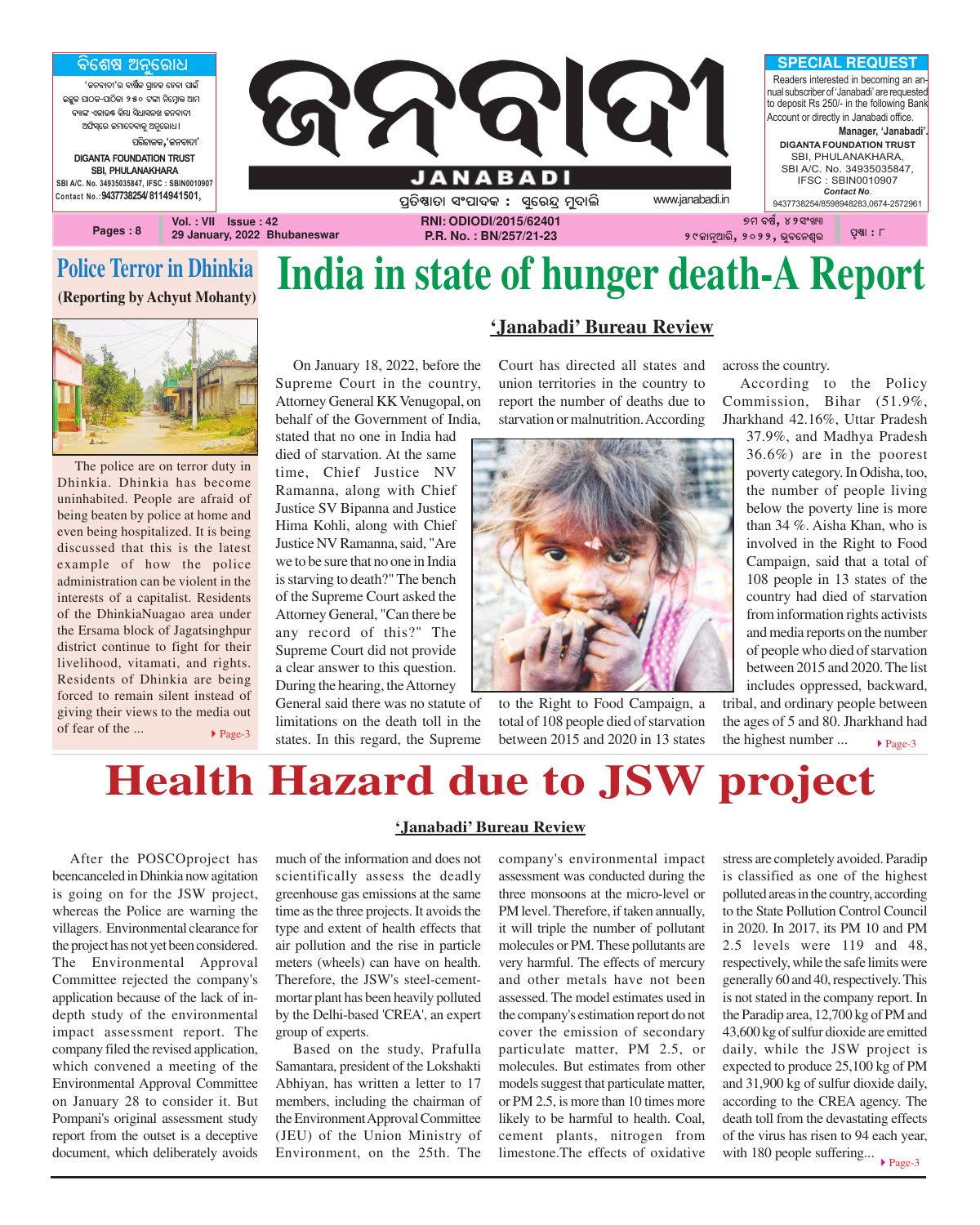In a democratic country, governance is carried out by the people, for the people. All citizens enjoy the same rights without discrimination. No one is deprived of justice. "Everyone has the same basic needs like food, education, and medical care." In a democracy, all citizens have equal rights. Our country, India, recently celebrated its 74<sup>th</sup> Democracy Day. Even 73 years after the liberation of the imperialist British regime, many citizens of the country are still failing to assert their democratic rights. "People are dying of hunger, they are dying of lack of treatment." The screams of rice and rice are also heard. Farmers are dying to claim their rights. More than 750 farmers have been killed in recent protests.

On the other hand, the daily income of one or two capitalists in the country is Rs 36.71 crore. Even 75 years after the country's independence, such economic inequality has not been able to be controlled or completely eradicated. One political party after another is coming to power. "Before we get to power, we have the confidence and trust of the people in our country that if we come to power, we will ensure the development of all," he said. Narendra Modi, the head of the BJP-led government in power today, made such a promise before 2014. 7 years after coming to power, the country's overall situation is deteriorating. Neither the financial situation is improving nor the promised employment of two crores a year. With more than 100 crores people in the country on the rise, more than 70 crores people in the country are relying on rice to maintain their food security. The country's wealthiest leaders, bureaucrats, and moneylenders have lost money. The incumbent leader has been lying and hiding the truth without realizing the real situation in the country and is claiming that the country will be a world teacher and a spiritual master. How is this possible? Wherever people are not free from hunger, the dream of a world teacher Appears to be.

According to a report released by the United Nations, India is one of the 156 countries in the world that has suffered the most. In 2016, India was ranked 118thout of 156 countries, followed by 122ndin 2017 and 133rdin 2018. India ranks 140ththis year. How can most people in the country be happy? As many as 60 crores farmers across the country are forced to commit suicide without paying a fair price for their produce. 40% of the food produced by farmers is not stored in food storage. The situation is such that an average of 20 crore people in the country are forced to go to bed hungry at night. The country's 40 crore farmers and more than 12 crore young people are in dire straits. This means that 60 crore farmers, 12 crores unemployed, and 20 crore people are starving every night. Adding to this, the happiness of the country's 92 crore people is far from over. They did not get the right to equality. Of the 140 crore people in the country, 92 crores, or an average of 65% of the total population, do not have access to food. Some are committing suicide. Mukesh Ambani, on the other hand, earns Rs 36.71 crore per day with government assistance. The rise in the number of criminals, and rioters in politics has not guaranteed equality in the country due to the corruption of criminals, and intolerant leaders. The elected government has not made a concerted effort to eradicate hunger, poverty, illiteracy, unemployment, malnutrition, and to give equal rights to the majority of the country's population. There is no willpower. As a result, everyone has the same rights.

## **Wasting National money resources**

Sudhir Patnaik's article published in the society is presented as an extension of the National Currency Review. The announcement by Union Finance Minister Nirmala Sitharaman is expected to raise Rs 6 lakh crore over the next four years through monetization. But even the central government, even Prime Minister Narendra Modi's promises of success in the past, have failed miserably. For example, in November 2016, the abolition of banknotes or banknotes not only failed but also led to financial disasters across the country and slowed economic growth. Similarly, the Rs 20 lakh crore package during the coup did not provide any financial benefits to ordinary farmers, workers, and unemployed youth but was transferred to private companies, especially from private banks, from the national banks. Now in the name of stamping, the country's insurance company Telecommunications for 50 years, the National Bank Railways' 1,400 km railway line, 400 stations, including 4 hill stations, 90 passenger trains, 265 freight trains, 15 railway stadiums, 7 railway colony, BSNL Tower 13567, MTNL Tower 1350, National Highway 26700 km. The National Hydropower Corporation, NTPC ONLC, 7828 km (23%) of the natural gas pipeline, 160 coal mines, 761 mineral blocks, 25 airports, including Bhubaneswar, 25 airports including Jharsuguda, 31 ports including Paradip are on the list. All of this has invested the labor and knowledge of our workers and staff, as well as our experts, with the last 70 years of national investment. The owner of all this is the people. These are being given to private companies for 50 years, they will make a lot of profit from it and they will pay the government some rent. It is

estimated that Rs 6 lakh crore will be earned in four years.

Will the state-of-the-art infrastructure, industries, and railroads developed in the 50 years of their existence be strong or capable after their use? The cost of providing services to the public will continue to rise as the value of services goes up to private companies. Now, by ignoring Covid, the government is triple the price of rail passengers and the price of private companies, and private companies are going to increase the price of everything. Even when the national highway arrives, tollgates will be charged for riding a bike. 46% of food grains will go to private companies. This is aimed at ending the Mandi system in the three anti-farmer laws. Balance was sold to 51% Vedanta cheaply and now another 4% will go to the process again. Similarly, many profitable industries and infrastructure. The forests will be destroyed once the mines are handed over. Water sources will dry up. Why are all these losses not being assessed?

▶ Page-3 The collapse of the U.S. market economy in 2008, has had a devastating effect on the economies of many countries controlled by the global market, but our national banks and insurance companies have been able to stop it. That's why the government has started legalizing bank robberies to bankrupt our banks. The government has paved the way for banks to declare bankruptcy without repaying their loans by taking large loans to national banks in a dramatic way. As of March 2018, the company had repaid Rs 10.36 lakh crore in loans to companies under the NPA, of which only Rs 1,77,931 crores. And the rest goes to unpaid accounts. Owners of companies that have failed to repay their debts do not own property. They can...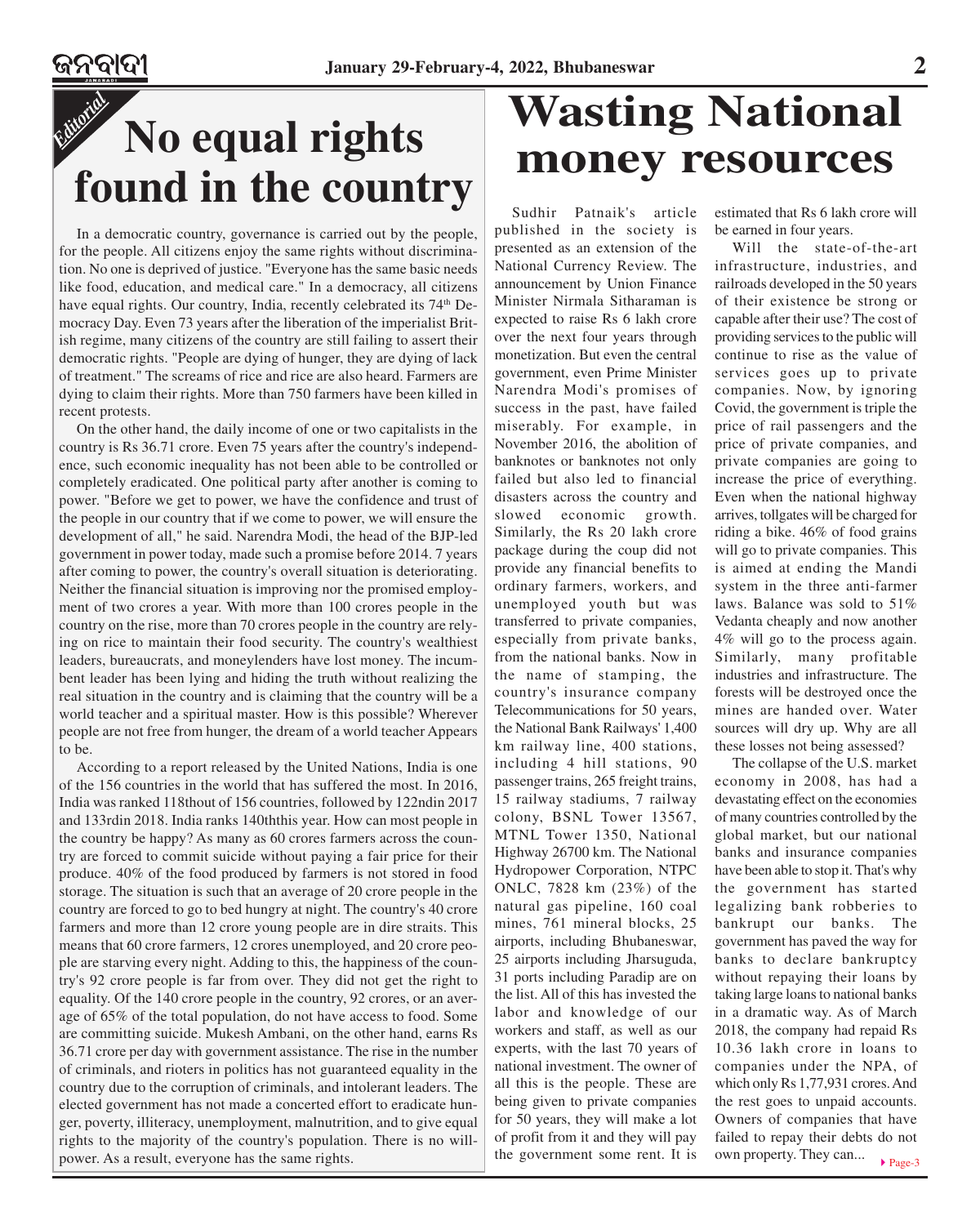#### **Police Terror ...**

administration. On the other hand, more than  $15,000$ families living here have lost their livelihoods, rising unemployment in the district. In the past, locals have been protesting against the government's decision to lose their jobs, vitamati, and land, while the government has been cracking down on millions of people in Jagatsinghpur district. According to social activists, the district's economic backbone is weakening, with more unemployed, educated, and youth, disrupting law and order, and violating human rights. Local intellectuals and various platforms have been calling for the government to apologize to the Dhinkia residents unconditionally for their compensation and withdraw the false allegations leveled against them over the Jindal project. Although there are more than 21 industrial establishments in Paradipatha in Jagatsinghpur district, the employment problem has not been resolved. That fact must be taken into account. " Opposition groups called for a boycott of the assembly, citing "grave wrongdoing and serious misconduct." Why can't the development and afforestation of the environment be done according to industrial policy? Why hasn't a long 75-year land dispute with the Port of Paradip been resolved? Why have no steps been taken to control pollution? Why are the people of the district not being

#### **THE REST OF PAGE-1**

provided with high-quality free health care even though the locals suffer from various chronic diseases due to industrial pollution? Opponents have questioned why our district lags in sports, even though crores of rupees are being spent on youth development.

#### **India in state ...**

of 29 people with hunger, with 22 in Uttar Pradesh, 15 in Odisha, 8 in Bihar, 7 in Karnataka, 6 in Chhattisgarh, 6 in West Bengal, 4 in Maharashtra, 4 in Madhya Pradesh, 3 in Andhra Pradesh,3 in Tamil Nadu and 1 in Telangana. Because of in a working paper titled "Hunger Under Nutrition and Food Security" published by the Chronic Prevention

Research Center and the Indian Institute of Public Administration, the NCC SaksaSena said that in the case of non-indigenous people in India, On the one hand, the death toll from malnutrition has risen sharply, according to Lenin Raghuvanshi, a member of the People's Vigilance Committee on Human Rights and a human rights activist. "In each case, the people have, for the first time, been offered a chance to vote. People have protein and micronutrition could not be reached. The hunger strike continued in the 1970s and 1980s but first came to light in 2001. The report has since shaken the country. The

government has not yet commented on the issue.

#### **Health Hazard ...**

from severe asthma and 160 premature births, and the loss of 75,000 working days each year. Dhinkia is home to thousands of people. Extremely toxic pollutants in these densely populated areas will cause severe health damage like fire, smoke, and dust will kill lives. Prafulla Samantara, an ally of JSW and a prominent environmentalist in the government, Suresh Panigrahi, MahendraParida, Dev Prasad Roy, and Jyotiranjan Mohapatra, state leaders of the United Peasants' Front, have called on the government to withdraw the killings.

#### also be given bank loans. Meanwhile, the central government has made legal provisions to recognize such bank robberies. The National Company Law Tribunal has been set up to declare bankruptcy through the Insolvency and Bankruptcy Code and to approve it. Through this tribunal, the projects of the borrowing companies are being transferred to other companies at very low sale prices. For example, a bank loan on Videocon was bought by Anil Agrawal, the owner of Star Light Company, for only Rs 59,132 crore. In other words, the bank lost Rs 56848 crore. Anil Ambani's Rs 4,1055 crore borrowing towers in the name of Reliance Infratel Company were handed over to elder brother Mukesh Ambani's Reliance Jio for just Rs 4,235 crore. Similarly, Alec Industries' debt of Rs 2,9253 crore to Rs 5,052 crore was Released and relocated to Reliance & JM. The bank's default on these bankrupt

companies is called haircutting. The task of the National Company Law Tribunal is to seal the transfer of the assets of the borrower's company or the project, to another company. Thus, bank robbery is legally recognized.

Debtor State Bank went to the Supreme Court to recover the interest of Anil Ambani with Rs 4,1055 crore in Reliance Infrastructure. But under pressure from the central government, the case had to be withdrawn. Now that the debt has been cleared, the younger brother, his company's 43 towers, and 1.72 million optical fibers, The owner of the tower, Mukesh Ambani, is only oneeighth of the price. Coinage has been added to the name of such an economy. Five more state-owned banks will now be privatized. One of the deadliest financial catastrophes we have ever been to is to list the Indian insurance companies that have been providing us with a lot of financial support and diversification.

### **THE REST OF PAGE-2**

In 1956, Jawaharlal Nehru, the first Prime Minister and one of the leaders of the independence movement nationalized the insurance company and introduced a law in Parliament and a budget of Rs 5 crore from the budget. By 1961, it had reached Rs 18,500 crore. Her prosperity did not stop there. Meanwhile, private insurance companies have already entered BLIC has invested Rs 271,313 crore in various development sectors of the country. However, the five-year plan from 2012 to 2017 has covered several areas. Rs 12 lakh crore has been earmarked for the crisis of state-owned banks such as the National Bank. The Indian insurance company invested Rs 13,000 crore and saved 51% of its ownership, claiming that private companies did not repay their loans from the IDBI. Today, LIC has Rs 1,41,000 crore, employs 14,100 employees, and has more than 1.1 million agents across the country.

There are 2,000 branches in eight zones. An institution that provides currency as a protector in the event of a crisis and the national entity's profit as assets will be sold by the IPO publicly for 21% of its shares in the name of the currency. Who will buy it? Only Arabs can buy it. Gradually the LIC will be completely privatized. Employees and agents will be fired after privatization. As per the law, the government has guaranteed the deposit of 24 crores insurers. It is useless to get such a guarantee from a private company. So, in whose interest is the government printing money? There is a lot of lying behind the stamping, just like when the stamping was done. And after the announcement of money laundering, the government has decided to pay Rs 30,000 crore to the bad banks. Who is this bad bank?

The government has the money to pay off the losses from the banks whose private company owners are falling out of debt in the name of industry without paying off thousands of crores of rupees or the government is not ready to repay the loans to farmers or small traders. Production has not been able to increase due to the central government's negligence in the development of agriculture, small and medium-sized enterprises (SMEs) in the financial sector. GDP growth fell to 3 percent in the east as large industries and miners were forced to relinquish their debt and increase their profits. Suddenly, unforeseen lockdowns at the national level caused a major financial catastrophe.

Now, exceptfor land, forests, mines, and stateowned enterprises, the policy of demolishing and selling low-cost national economic disasters has become inevitable.

> Lohia Academy Bhubaneswar Phone no.9437259005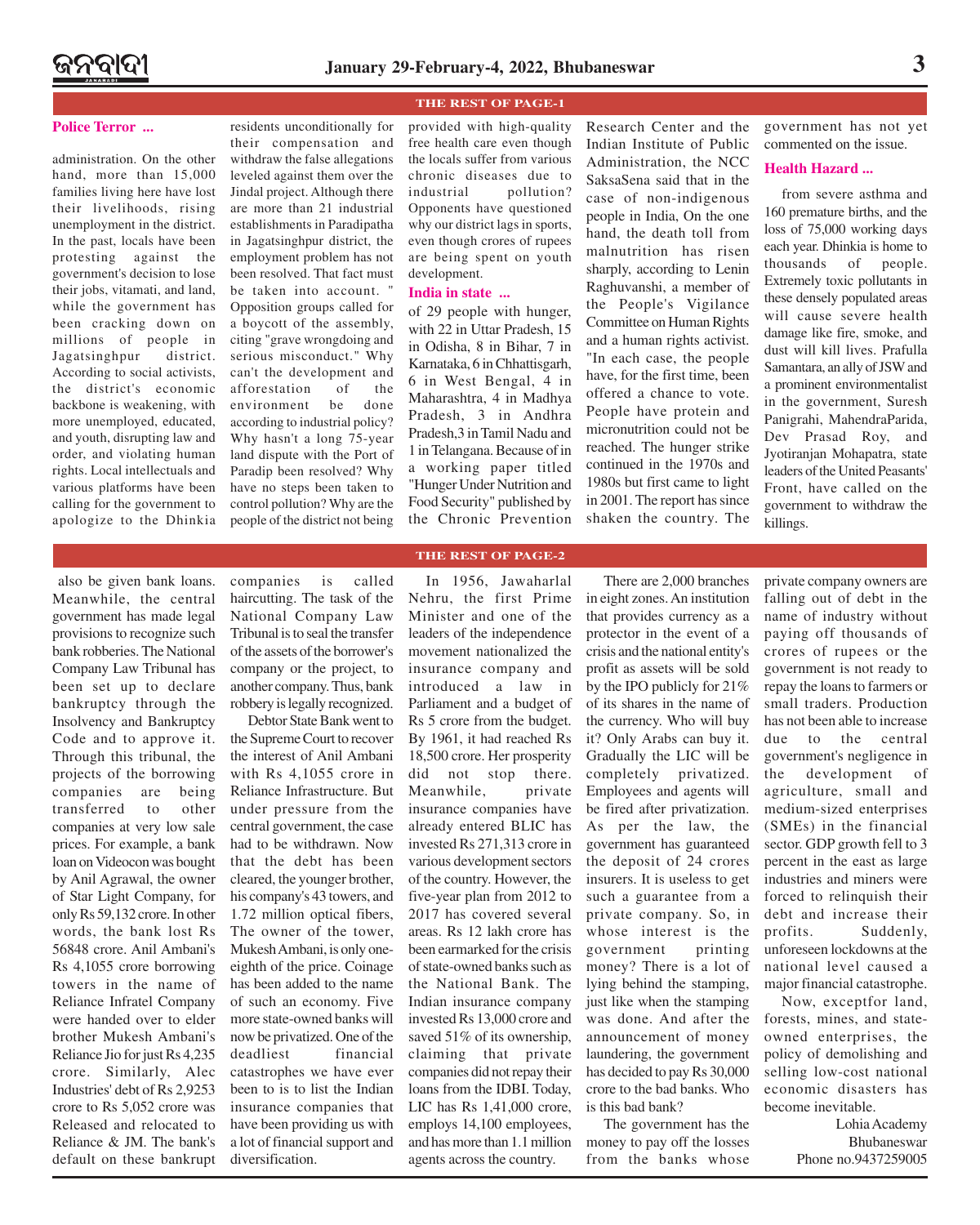

### **Odisha High Court verdict : Some aspects of prison reform**



**Biswopriya Kanungo, Bijay Kumar Panda**

Given the various orders of the Supreme Court and the recent Supreme Court ruling on "general rules for bail and exceptions to imprisonment", the magistrates have not yet granted bail or bail to those involved in criminal offenses. The Odisha High Court has felt that many cases are coming to the high court as the lower courts are reluctant to consider such cases for bail at the district level. The court also ordered the conduct of an orientation program.

At Jamujhari in the Khordha district, the Muktakash Jail, which has only 125 inmates for male convicts, is home to only 25 people.

For women prisoners, there is no open-air jail. The Supreme Court has directed that a schedule for such open-air jails for men and women be prepared by March 8, 2022. The court has also directed the DG to file a statement of intent to reduce the number of jail sentences.

#### **Resolving arbitrary arrests**

The Supreme Court has sought the advice of experts to address issues such as unnecessary arrests or traditional poverty. Some of the details of the 3rdreport of the National Police Commission have been recovered in the order regarding the reform of the jail. The facts of the case have already been raised by the Supreme Court in the case of "Yoginder Kumar" in the early 1990s. Ra was also quoted. According to this data, sixty percent of the arrests in our country are unnecessary or unreasonable.

According to the National Police Commission, 43.2% of the cost of prison is due to the arrests. Given the various verdicts on the arrest warrant, Parliament has amended Section 41 of the Rules of Procedure Act, 2009, to restrict and increase the power of police arrest from sections 41 (a) to 41 (c). In addition, D.K. The guidelines that the police were instructed to follow in the Basu case; Most of them are covered by criminal law. Chief Justice Dr. SJ Muralidhar and Justice A.S.K. The bench directed the state police to take action against Mohapatra. It also instructs that the website provides the necessary information every month for transparency and accountability.

#### **Jail should have a confession box**

The district attorney's office said in a



During the British colonial period, many leaders of the various political party, including the general public, were imprisoned for participating in the Indian nationalist movement. To stop being borne and jewelling, you can also be punished at any time.The transfer of power took place in the 19th century. A new constitution has been enacted to govern India. But the current approach to the police system and the prison system has not changed.

An order of the Hon'ble Odisha High Court held without parole. dated December 23, 2012 (23 December 2021) for the reform of prisons in Odisha is noteworthy. Krishna Prasad Sahu, who is serving his sentence in Balasore District Jail, has been sentenced to life imprisonment based on a 2006 jail application.

#### **Lack of space in jail**

Sadly, ninety-five percent (45%) of those in prison are illiterate or middle-class. Based on the Supreme Court's ruling in the 2014Arnesh Kumar case, it can be said that 30% of inmates in prisons have no reason to stay in jail. Even though they were granted bail, theyare being held in solitary confinement for failing to stand bail.

To reduce the number of detainees, the NALSA has introduced a Standard Operating Procedure. As many as 14 types of detainees are required to be released on bail, without bail, on preliminary bail, or a personal bond. In addition, the Standard Operating Procedure of NALSA has been legally recognized by the

Supreme Court in the case of inhumane treatment in 1382 prisons.

The prisoners who will be covered by the NALSA Standard Operating Procedure are: -

1. Convicted prisoners who are involved in bail cases under Section 436 (a) of the Criminal Procedure Code are liable to imprisonment for more than half of the sentence, according to the complaint.

2. Despite being released on bail; he is being

3. Convicts convicted of reckless crimes,

4. Detainees on trial for release under Section 436 of the Penal Code,

5. A person convicted of a felony under 2 years or under sections 379, 380, and 420 of the Indian Penal Code, as per P.O. Will be liable to be released for improvement under Section 3 of the Act,

6. Convicted convicts, such as those who have been sentenced to life imprisonment,

7. The female prisoner on trial,

8. For the first time, prisoners between the ages of 18 and 21, who have been sentenced to four years in prison, have been jailed for a quarter of a year.

#### **Orders for district-level courts**

The district courts have also been ordered to do so by higher courts. The Supreme Court has ordered the release of detainees who have been jailed for failing to pay bail despite being released on bail.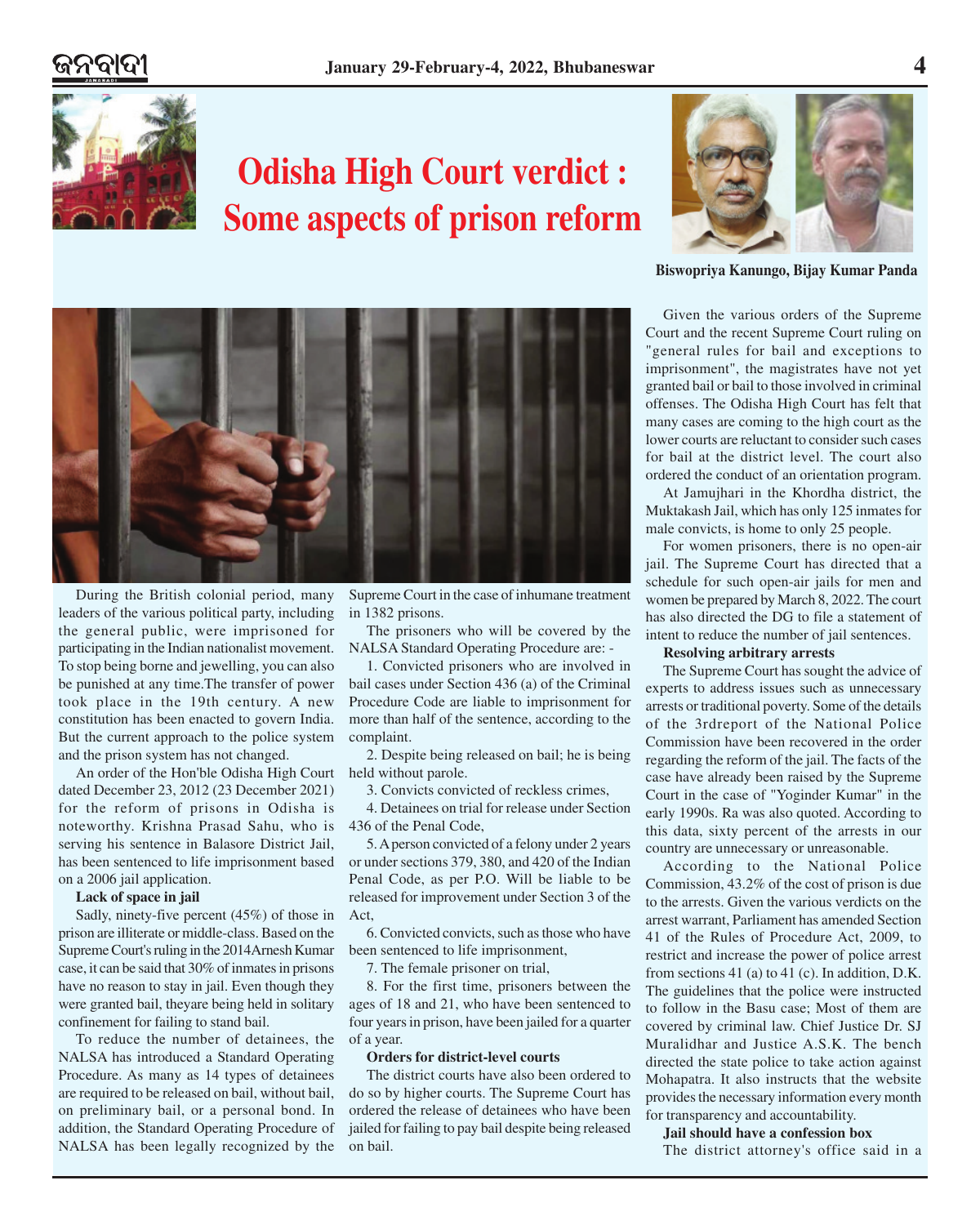statement: The order calls for a "transparent, independent, fair trial" by Nelson Mandela's law to prevent overcrowding in prisons. One such box will be delivered by February 2, 2022, and can only be opened by a member of the District Legal Services Department or an officer of the District Legal Authority. This means that the key to the box will be kept by the member secretary of the district legal authority or the person concerned. Complaints or suggestions will be considered by the Nelson Mandela Act. On December 23, 2021, the Odisha High Court directed the Jail Directorate to inform the membership secretary and the concerned complainants what action has been taken.

#### **Babies with "mothers" in jail**

The number of children living with "mothers" in various jails has risen to 59. The hearing in the case showed that there were good plans for the welfare of children living with inmates in Rajasthan and Maharashtra. He promised that the best of the best would be in the case of children in prisons in Odisha.

The High Court has ordered that a decree issued on December 23, 2021, within two months of the date of the order, implement a plan for children with inmates in prisons to provide special food to children in jail.There are Anganwadi centers in Maharashtra, both inside and outside the jail, for children inside the jail. The Orissa High Court has directed that the Rajasthan and Maharashtra schemes be set up to set up a Balwadicenter outside the jail.

#### **Regarding the release of prisoners**

According to Article 433 (a) of the Criminal Procedure Code, there are appropriate provisions for the release of permanent parole in Rajasthan and Telangana. Female convicts who have been in jail for eight years on leave, women prisoners who have been in prison for 18 years on leave, men who have been convicted and sentenced to life imprisonment are over the age of 65 and have been on leave for eight years. (A) There are provisions in Rajasthan and Telangana for release from jail. Similarly, if a female prisoner sentenced to more than 60 years in prison has spent seven years in prison on leave, the sentence could be to Kohl's benefit. The Orissa government has been instructed to review the existing guidelines within three months and inform the court through a fact sheet on what measures will be taken to reduce the sentence of prisoners by March 8, 2022.

#### **Regarding the minimum wage for prisoners**

On May 25, the Odisha Labor Commissioner issued a directive for the minimum wage. Unskilled workers will get Rs 311 per day, semiskilled workers will get Rs 351 per day, skilled workers Rs 401 per day, and highly skilled workers Rs 461 per day. On the other hand, according to a directive issued by the Home Department on June 18, 2021, unskilled prisoners will receive a daily allowance of Rs 40, a semi-skilled daily Rs 60, and a skilled daily Rs 70. The Supreme Court has ruled that this is "very heart-breaking".

The Gujarat High Court's order in the second half of the 1990s regarding the inmates working in jail has been taken as a precedent by the Supreme Court. The court ordered the Odisha government to implement a new policy by March 31, 2022, after reviewing the allowances for the labor of prisoners in states like Bihar, Jharkhand, West Bengal, Telangana, and Chhattisgarh.

#### **Compensation for death in custody**

Odisha Jail Rule 2020 does not have a clear policy on compensation for "prisoner death". Compensation orders from the Supreme Court, the State Human Rights Commission, and the National Human Rights Commission are being implemented. The court, therefore, in consultation with civil society organizations working on prison reform, called for a permanent provision of compensation for the death of a prison inmate.

#### **About the hospital and mental health care**

Under the Odisha Jail Rules 2020, there is a provision for an average of 5% of the inmates in the jail to provide health care and health centers. According to the rules, the health centers in the jail will be divided into two categories. According to the Orissa Jail Act 917, prison hospitals also have facilities for visiting psychiatrists and counselors. In addition, on December 17, 2021, a statement of the affidavit was filed in court by the DG of the Jail Department.

A directive was issued by the Department of Health and Family Welfare on November 15, 2021, according to the DG's statement. The court has directed the DG of the Jail Department to submit the affidavit as to which prisons and how many mentally ill people have been consulted by the doctors without disclosing their identities to the inmates on the next date.

#### **The formation of a high-level committee**

In the early stages of the case, six inmates were investigated in the form of samples. But other prisons do not seem to have the same situation. In this case, the decision is made to implement the other orders in the final phase. Public and private partnerships are needed to implement the court's order to reform prisons. A high-level committee has been ordered by a bench of the Chief Justice to form a high-level committee within ten days to comply with the court's order. The Chief Secretary of the Law Department, including the Secretary of State for Home Affairs, the Chief of State Police or his representative, the Director of the Jail Department, the Department of Women and Child and the Department of Health and Family Welfare, the Secretary-General of the Odisha State Legal Services Department Ordered by the court. The order calls for the appointment of Gautam Mishra, a senior lawyer who is assisting the court in the ongoing jail reform case, as an invited member of the committee. The court ordered the high-powered committee to meet once every 15 days. The court has directed that the Secretary-General of the Odisha State Legal Services Authority, the Member Secretary of the Odisha State Legal Services Authority, notify all the authorities by January 3, 2022, summarizing all the orders issued by the court in this case. Chief Justice S.S. Muralidhar and Judge A.S.K. The order was issued by a bench headed by Mohapatra. The High Court has directed the High Court to take steps to ensure that all orders of the High Court are upheld by March 8, 2022, and that they are submitted in the form of affidavits.

Phone: 9861392021,9439200833

# **The earning son lost both legs**

Khamar (Bureau): There is no government assistance or food for the family, nor is the family's situation is clean. The surviving son of the family has lost both legs and is struggling to make ends meet. A similar incident took place in Rajdang village of Rajdang panchayat in Pallahada block. Kamal lochan Sethi, son of Bharat Sethi of Razdang village, was working as a truck evacuator for four years when he lost his legs in an accident.

In the village, the family lives by cleaning up other people's clothes and supporting their families. He sold everything at home and took his son to Cuttack General Hospital. After a few days of treatment there, the doctor returned home. No good treatment, and no food to eat. Her parents are desperate for government help. Kamal lochan is lying on the bed in the hut while the house loan hangs over his head.

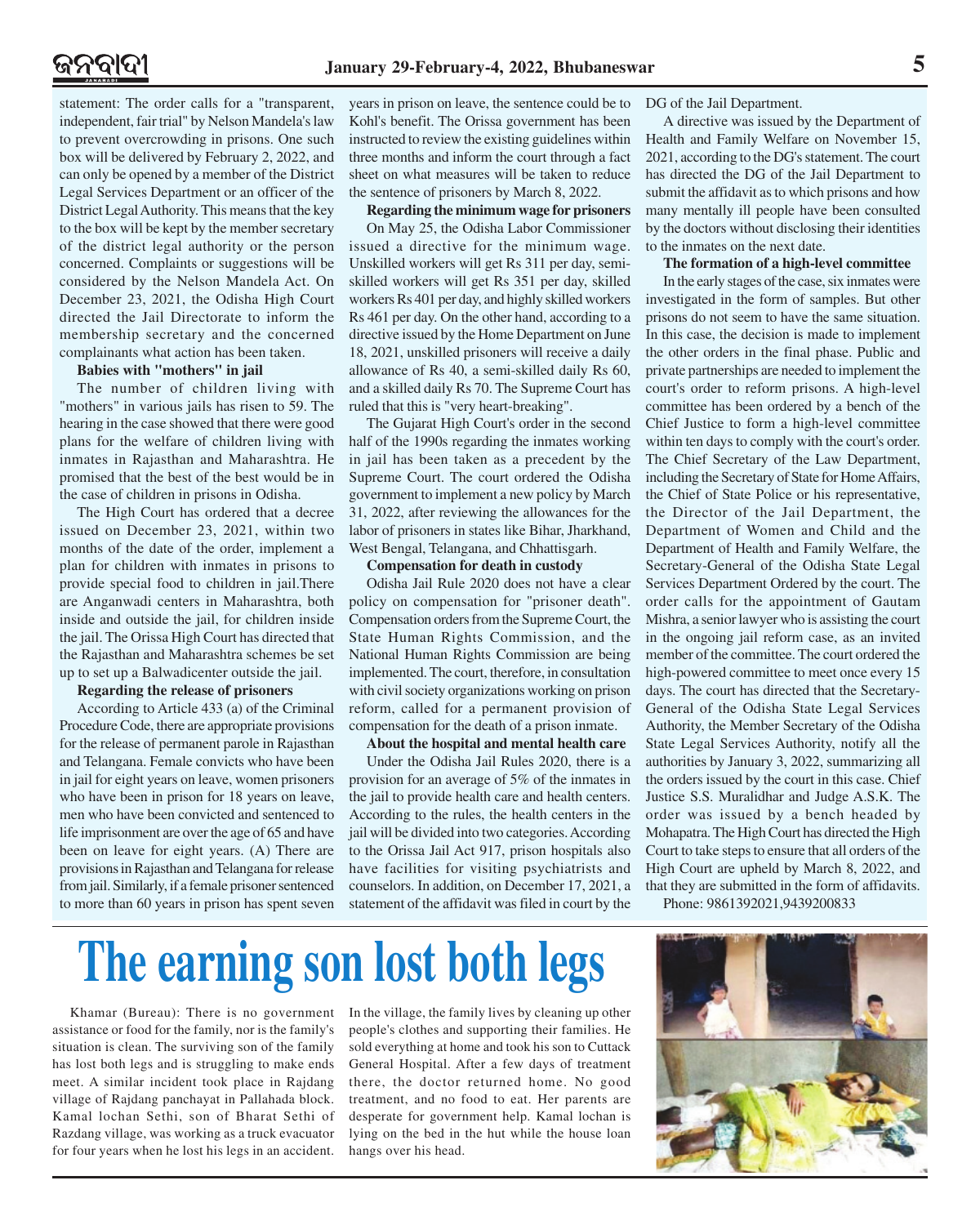

January 26, India's 73rd Independence Day is not celebrated. The day was marked by the enactment of the new Constitution of India on January 26, 1950. Today is the day when the country and its citizens, and even the constitution itself, are in dire straits.

In the central government, communal fascist forces, such as the ruling RSS and the BJP, are trying to weaken the constitution. The Election Commission, like the Supreme Court, is trying to weaken and imprison one constitutional body after

## **The general public on Commonwealth Day**



another in the country, as well as conspiring to rob the oppressed people of their rights.

Opposition groups called for a boycott of the assembly, citing "grave wrongdoing and serious misconduct." Those who sell the country's stateowned assets and natural resources to wholesalers, both domestic and foreign, at wholesale prices are claiming to be patriots. Opposition groups called for a boycott of the assembly in protest of the "Naxalite, anti-agrarian, anti-religious, antidiscrimination, and anti-terrorism.

However, with the help of the government, the Adani and the Ambani, who have looted the country's markets and natural resources and increased their wealth, have become patriots. As the financial situation of the general public continues to deteriorate, so does the wealth of Indian corporations. Adani-Ambani's fortune has doubled as millions of Indians have lost their lives, lost their livelihoods, and become unemployed during the corona period due to lack of basic medical care. According to a recent report on global inequality, there is a growing trend for

### Bhalachandra Sarangi

inequality. In 2021, the income of 84% of Indians fell significantly, while the wealth of the country's 100 super-rich increased by Rs 57.30 crore. This is almost double the growth rate of the previous year.

This means that, on the one hand, the bright India of the great wealthy people shines on the mercy of our ruling class, while on the other hand, India, where the darkness of millions of farmers, workers, the middle class of the country, resides here. The RSS-BJP government at the Center has played a key role in protecting India. Attacks on women, the oppressed, the minority, the caucus are on the rise, while the forces that promote religious fundamentalism, masculinity, racism, or racism and superstition are moving forward.

In this case, the justification for our constitutional rights, the protection of democracy and secularism, and the struggle against exploitation, inequality, poverty, and all forms of discrimination can only prove the validity of this day. "

(Courtesy: Facebook)

# **The income of the poor has dropped by 53% in the last five years. The rich have a 39% increase in income: a survey**

For the first time since the financial liberalization, the annual income of the poorest 20% of Indian households in the country has dropped by 53% in the last five years. Their income in the financial year 2015-16 was 53% less than in 2020-21.

On the other hand, in the last five years, the annual income of the richest 20% of the country's population has increased by 39%.

This is according to a survey by Mumbai-based financial research firm Thing People Research on India's Consumer Economy (PRICE).

Between April and October 2021, the survey included 200,000 homes in the first phase and 42,000 in the second phase. It covered 120 districts and 800 villages in 100 districts of the country. During the first six months of 2020-21, economic activity was halted due to the corona epidemic, which saw a 7.3% decline in the gross domestic product (GDP) by 2020- 21. The urban poor suffered the most because of the corona epidemic; Their domestic income declined. This is evident from the PRICE survey.



The survey, which divides people into five categories based on income, found that the income of the poorest 20% had the highest 55% reduction in income. The median income of the lower middle class fell by 32% and the median income of the middle class fell by 9%.

Domestic annual income has been reduced by 20% in the upper-middle class. However, the annual household income of the top 20% of households in the upper-middle class has increased by 7%. Similarly, the household income of the top 20% of the wealthiest upper classes has increased by 39%.

In the last five years, the annual turnover of the poorest 20% of the poorest families has changed. Their annual household income has never been reduced since 1995. However, due to the corona, their income has been halved by 2021.

According to the survey, the share of the richest 20% of households in total household income in 1995 was 50.2%, while in 2021 it increased to 56.3%.

Earlier, a report by Oxfam, an international financial institution, had published a report on the country's economic inequality. According to Oxfam, the unemployment rate in India is 15% in 2020-21, and the health As the service has almost collapsed, the wealth of the country's 100 richest people has reached a record high of Rs 57.3 crore.

About one-fifth of the growth in the wealth of the 100 richest families alone has led industrialist Gautam Adani to increase the number of billionaires in India from 102 to 142. 84% of the country's income, on the other hand, has declined.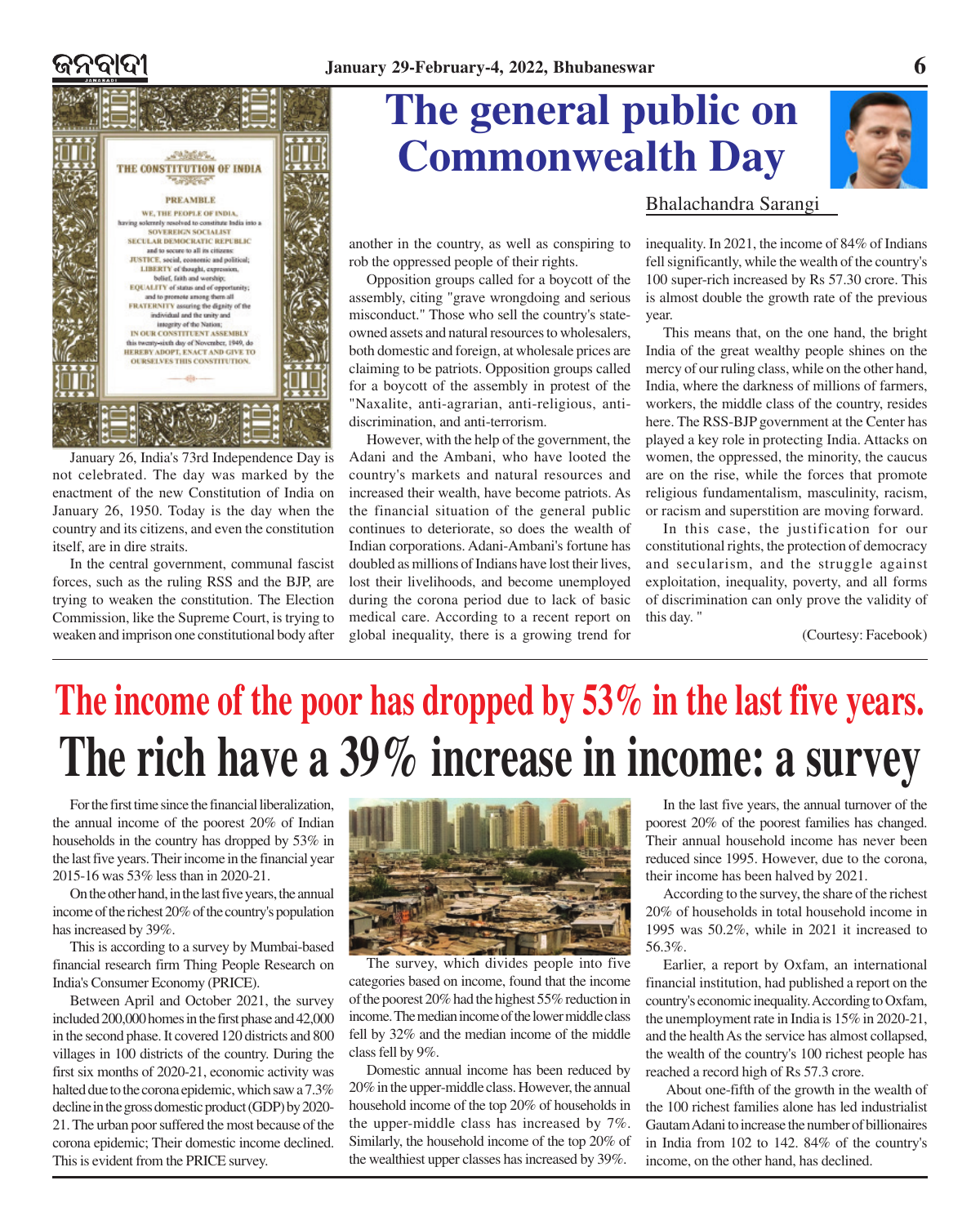### **Patients are being exploited in private hospitals**

Cuttack (Bureau): To provide better services to patients in the field of health care, the state government has made various services available

free of cost at various medical colleges, including the Biju Health Welfare Scheme. With the availability of such services, the number of patients at SriramchandraBhanjo Medical College and Hospital is increasing day by day. More than a thousand patients come to the medical department daily for treatment. Every day, more than 300 patients are admitted to various departments. So, there is no doctor, infrastructure, or staff depending on the number of patients. As a result, patients

are unable to get proper medical care. ICU medical services are usually in trouble at the SCB. The hospital has more than 2,000 beds in 40 departments. However, adequate ICU beds were not available for the treatment of critically ill patients. As a result, the patient is frustrated. To be admitted to the central ICU, patients have to wait for about 3 months for a serial number.

Hundreds of patients come to the SCB outpatient and emergency departments daily for treatment. Many patients, especially those with serious injuries, have been rushed to the emergency room for treatment, while many have died prematurely due to lack of ICU. More than a dozen critically ill patients from various departments are



being transferred to the intensive care unit (ICU) daily. After the departmental chief recommends the transfer of the ICU, relatives of the patients donate to the medical superintendent. After the bed is vacated, critically ill patients are transferred to the ICU of a department other than the Central ICU. However, due to the lack of beds, many critically ill patients cannot be treated in the ICU. More than 400 applications for transfer to the ICU are pending. As a result, a critically ill patient can't apply for admission to the ICU. Many patients have been reported to be dying from not being able to sleep in the ICU. In some cases, there are no ICU beds, and many patients are hospitalized and exploited. Relatives of patients who claim

> between Rs 2,000 and Rs 10,000 a day for ICU at the private center have complained. The government is spending billions on better hospitals. Now the state government has launched a program to form the SCB in a new framework. Although there has been a shortage of ICU beds in the medical community for a long time, there has been no urgency on the part of the health department in this regard. There are 30 beds in the central ICU, 10 in the trauma ICU,

40 in the medicine department, 20 in the other department of medicine, 6 in the CTVS, 21 in the pediatric department (SVPPGIP), 20 in cardiology, 15 in pediatrics, 8 in swine flu. There are 5 ICUs in Obstetrics and Gynaecology (HDU), 3 in Urology, and 3 in ICU Kidney Transplantation Unit. The Department of Neurosurgery, on the other hand, has 10 ICUs and 5 are functioning. Of the 6 ICUs in the pediatric ward, 5 are functioning, and only 17 out of the 24 ICUs in the SGNCU, only 14 were found to be functional.

### **Neurosurgery Department: Surgeries can't be performed**

Cuttack (Bureau): Covid infections are on the rise in the neurosurgery department. One doctor after another, the staff nurse, and the staff are now infected, along with the patients being treated. As the number of infections rises, so does the number of patients in the hospital. A senior professor, starting with the department head, is now in isolation. Similarly, many experts, including assistant professors, resident doctors, etc., are infected, a senior expert said. With more and more experts on the table, many complex operations are no longer possible. Covid infection is increasing in the neurosurgery department. The department is currently conducting emergency operations, while most other operations are closed. Other complex brain surgeries, including brain tumors, cannot be performed. As a result, a large number of patients are now awaiting surgery. On the other hand, some of the pediatric patients admitted to the ward have already been scheduled for brain surgery, but this is not yet possible due to Covid's problem. There have also been several problems

with the operation of those who have been seriously injured in the accident. Many critically ill patients in the trauma ward are now awaiting surgery, but the doctor's covid problem is the reason for the delay.

Similarly, patients with brain tumors, including those with other complex neurological diseases, had all the tests performed for surgery and received fitness, but had difficulty performing surgery. In each case, they have seized it, despite obstacles we can scarcely imagine. " As a result, the ward is in a state of disarray. Admitted patients are being transferred to the Covid ward immediately after being diagnosed with Covid. Infections can be prevented even if the infections are being relocated. In the past, OTs in the department were not available for free, but now doctors and other support staff being infected with Covid, OTs are vacant. In this regard, AK Dhir, a professor in the department, said that despite the growing number of Covid infections, health care for critically ill patients is still high.

### **When will child labor be stopped ?**

Kandhamal (Bureau): One law after another is being passed to end child labor. But officials involved in enforcing the law have not been successful. As a result, there are reports of child laborers being rescued every month and every year. One such rescue was reported from Phulbani. The child laborer at the Govind Hotel on the Phulbani main hospital was informed by Childline 108 that he had sent information to the district labor officer. Later, Deputy Labor Inspector Keshab Behera and Childline's two-member team, led by District Sub-Divisional Officer Mrs. Subhadarshani Nayak, rescued the two children, who were jointly employed by Center Coordinator Ranjita Camp and Chikun Kumar Pradhan. After the rescue, two children were counseled and it was learned that one of the two children was from the Buddhist district and the other child was from the Dashpalla area of Nayagarh district. Both are 18 years old and have matriculated. The two children have been employed at the hotel for the past month. After the rescue, the two children underwent medical examinations and, through labor officials, appeared before the chairman's district child welfare committee and were temporarily detained at the GopbandhuBalashram in Kendupadar as per the order of the child welfare committee.